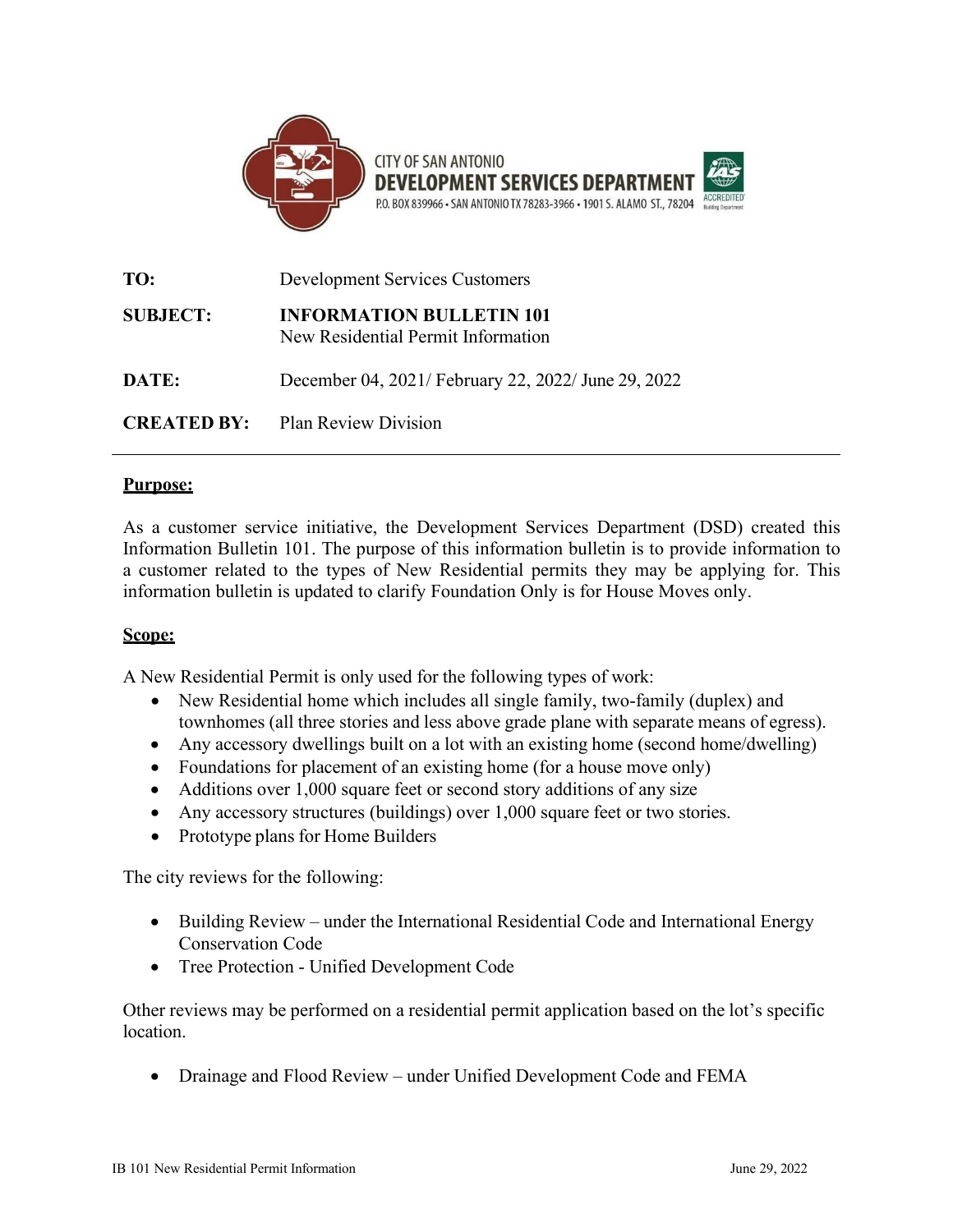- Historic Unified Development Code
- Traffic and Sidewalk Unified Development Code
- Addressing
- Fire if a fire sprinkler system is required based on limited water pressure

## **Combination Permits:**

A complete building permit where all mechanical, electrical, plumbing, (MEP) and flatwork trade contractor contact information, fees, and inspections are located. For a combination building permit, there are no longer any separate mechanical, electrical, plumbing, or flatwork trade permits pulled in which to pay trade fees or perform trade inspections. Not all types of residential permits are combination. For a non-combination building permit, separate MEP and flatwork trade permits are still applied for separately by trade contractors for fees and inspections.

| <b>Type of</b><br>Permit:                    | <b>Type of Inspections</b> | <b>Comments</b>                                         |
|----------------------------------------------|----------------------------|---------------------------------------------------------|
| New Homes                                    | Building, MEP,<br>Flatwork | <b>Combination Permit</b>                               |
| Accessory<br>Dwelling                        | Building, MEP,<br>Flatwork | <b>Combination Permit</b>                               |
| Accessory<br>Structures,<br><b>Additions</b> | <b>Building</b>            | Non-Combination<br><b>Separate MEP Flatwork permits</b> |
| Prototype                                    | None                       | No Permit issued                                        |
| <b>Foundation Only</b><br>(house move)       | <b>Building</b>            | Non-Combination<br><b>Separate MEP Flatwork permits</b> |

## **Separate Commercial Sitework Permit Requirements:**

A Site Work permit is required where multiple residential dwelling units are placed on one lot, or where one or more residential dwelling units front an ingress/egress rather than a public street. Customers are urged to read [Information Bulletin 225](http://docsonline.sanantonio.gov/FileUploads/dsd/IB225.pdf) for more information. A Sitework permit is applied for on-line using a Commercial Project application. Customers are also urged to meet with Plan review staff to discuss the requirements as early as possible by e-mailing [DSDPlansManagement@sanantonio.gov.](mailto:DSDPlansManagement@sanantonio.gov)

Please note that if a separate site work permit is required, the residential building permits for the structures will not be released until the site work permit is approved and issued.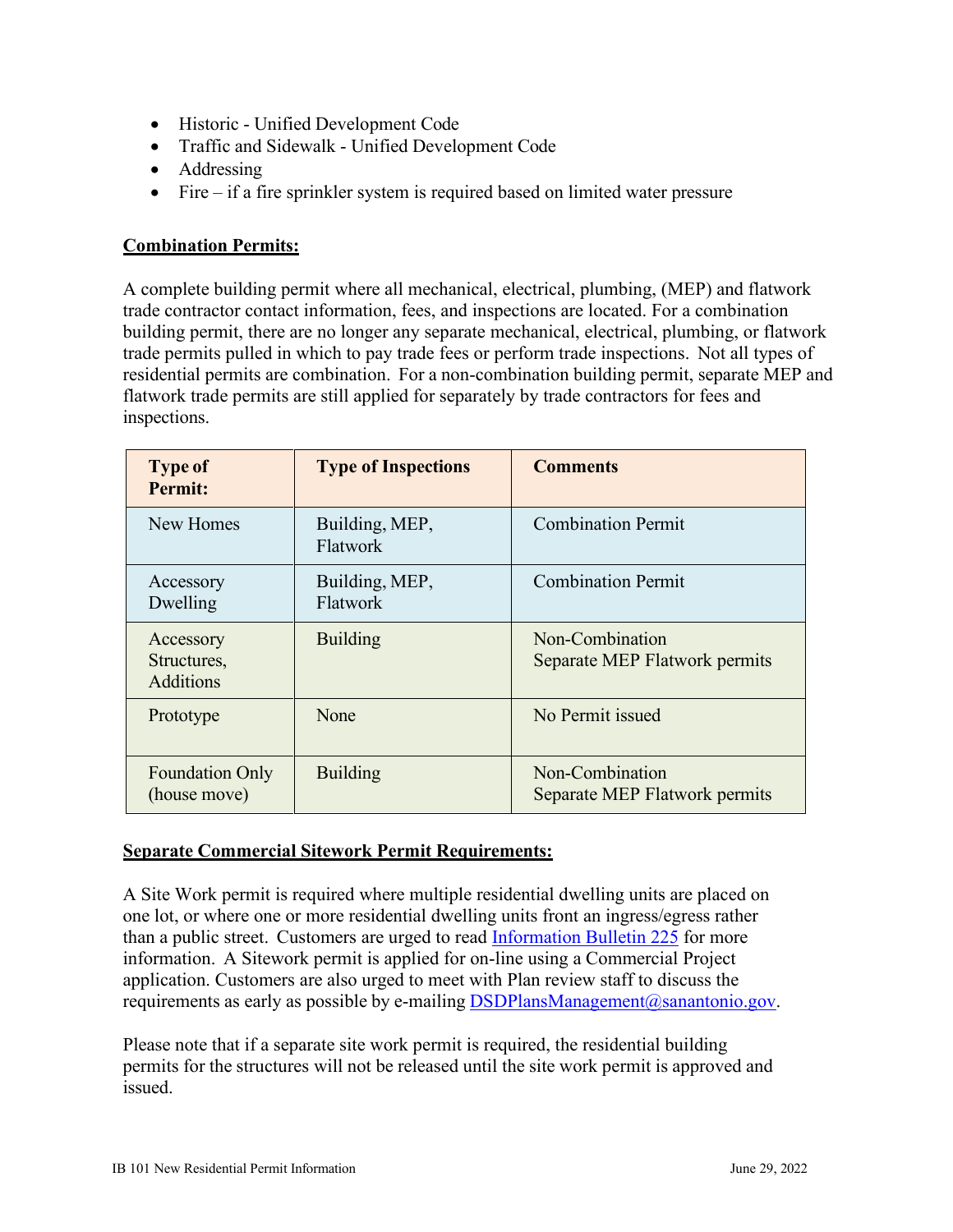## **Submittal Steps**

Pre-Submittal Information to Obtain (for site specific work)

- Determine if either a Plat or Letter of Determination is to be submitted Obtain a copy of the plat from Bexar County, a copy of a pre-recorded plat in review with DSD, or a Letter of Determination from Land Development stating that platting is not required.
- Determine if you have a valid Address Recommend checking with the DSD Addressing division.
- Determine if you have proper Zoning Recommend checking with the Zoning division
- Determine if any part of the lot is in a floodplain. A Flood Plain Development Permit is required for all new construction projects and remodeling projects adjacent to or in the floodplain. [Floodplain Development Permit](http://docsonline.sanantonio.gov/FileUploads/dsd/flooplain_permit.pdf)
- Determine if you will need a [Historic](http://www.sanantonio.gov/historic/) review (Required if the property is in a Historic District (requires Historic Design Review Commission Approval)
- Determine if Street Construction Plans is needed (Required if a driveway or does not exit onto a paved street; or if the property is adjacent to a platted city right-of-way with no existing road). For information speak to [Land Development Engineering.](http://www.sanantonio.gov/DSD/Constructing/Land.aspx#146501323-infrastructure)
- Determine if SAWS sewer is available or if you will need a Septic Permit. A copy of a Septic System Permit from [Bexar County](http://inf.bexar.org/infracitizen.asp) (Required if there is no access to SAWS sewer available) A septic system may not be approved for small lots.
- Determine if you need a Tax [Increment Financing/Universal Design](http://docsonline.sanantonio.gov/FileUploads/dsd/universal_design_form.pdf) Form (Required if the project receives any form of funding through the city, county or federal government), Form attached to this Residential Packet.
- Determine if you are proposing building over an easement. Obtain permission in letter form from the easement owner to build permanent structures in the easement.

## **Submittal of Application, Forms and Construction Documents**

Submit the Application electronically by login through the BuildSA Customer Portal to fill out the application, and then upload electronic documents online through the Plan Room. <https://aca.sanantonio.gov/CitizenAccess/Default.aspx>

Construction drawings (one or multiple files - pdf only) are submitted as the type of document "Construction Plans" when uploading to the plan room. All other documents are listed and should be chosen by type when uploading each pdf.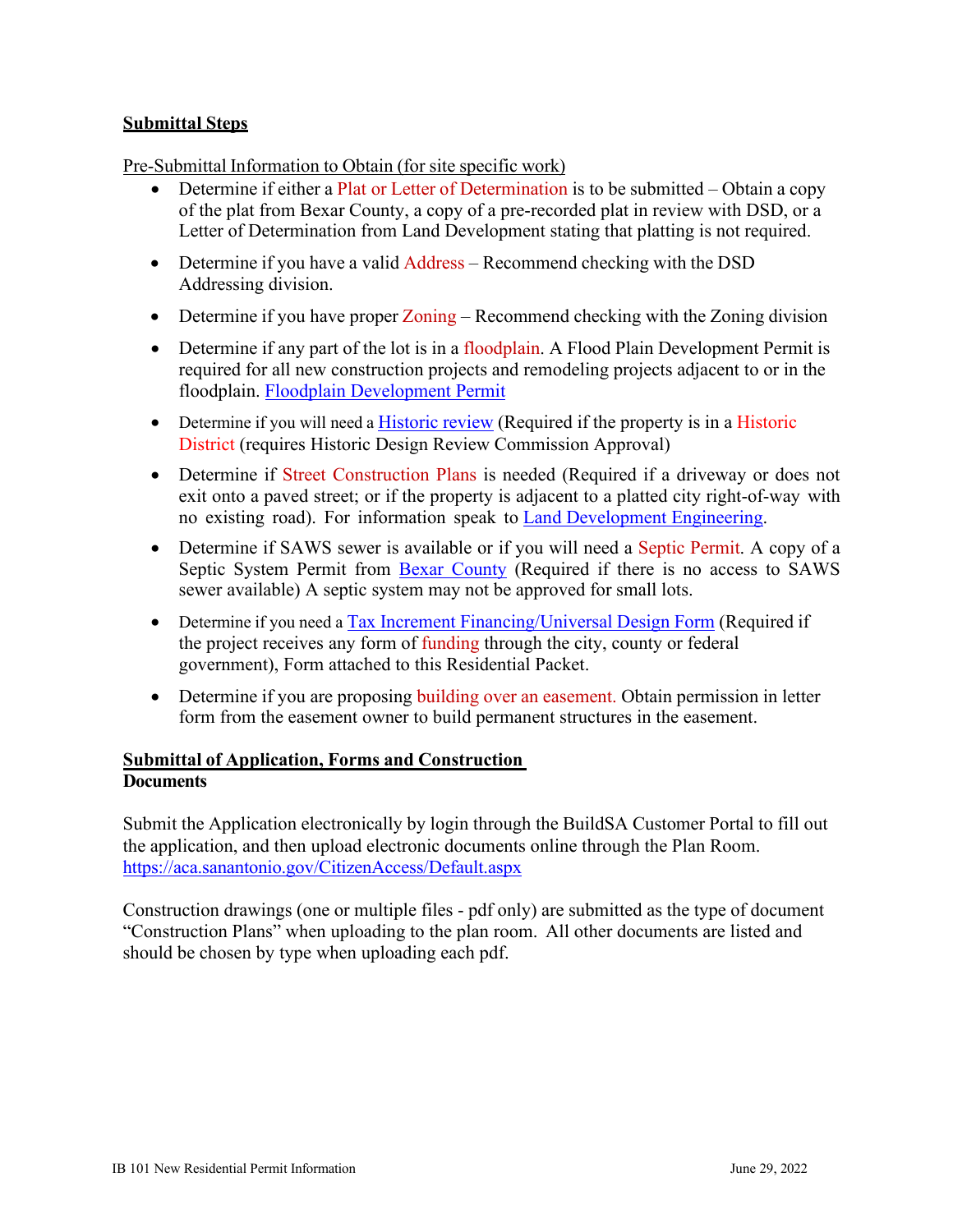| <b>Type of Permit:</b>                          | <b>Documents Required/Suggested</b>                                                                                                                                                                                                                                              |
|-------------------------------------------------|----------------------------------------------------------------------------------------------------------------------------------------------------------------------------------------------------------------------------------------------------------------------------------|
| New Homes or<br>Accessory<br>Dwellings          | Site Plan<br>Foundation Plan<br>Floor Plan<br>Wall/Ceiling/Roof Sections and Details<br><b>Exterior Elevations</b><br><b>Window Door Schedule</b><br><b>Braced Wall Plan</b><br>Energy Compliance Software printout<br>Plat or Certificate of Determination                      |
| Accessory<br>Structures, or<br><b>Additions</b> | Site Plan<br><b>Foundation Plan</b><br>Floor Plan<br>Possibly required:<br>Floor/Wall/Ceiling/Roof Sections and Details<br><b>Exterior Elevations</b><br><b>Window Door Schedule</b><br><b>Braced Wall Plan</b><br>Additions require information for Insulation and Fenestration |
| Prototype                                       | Foundation Plan (optional – submit with Prototype or with Site<br><b>Specific Permit application)</b><br>Floor Plan<br>Wall/Ceiling/Roof Sections and Details<br><b>Exterior Elevations</b><br><b>Window Door Schedule</b><br><b>Braced Wall Plan</b>                            |
| Foundation for a<br><b>House Move</b>           | Site Plan<br><b>Foundation Plan</b>                                                                                                                                                                                                                                              |

#### Document Description:

- A site plan that matches the recorded platted lot. The site plans shall include legal description, address, buildings on site, property lines, easements, sidewalks, approaches, curbs, fences, gates, parking, concrete work, and required setback lines. The site plan shows the proposed work with setbacks.
- Foundation plan of sufficient detail to show conformance to the provisions of the IRC including but not limited to:
	- o size, spacing and strength of reinforcing steel
	- o foundation requirements of braced wall panels if required in braced wall plan.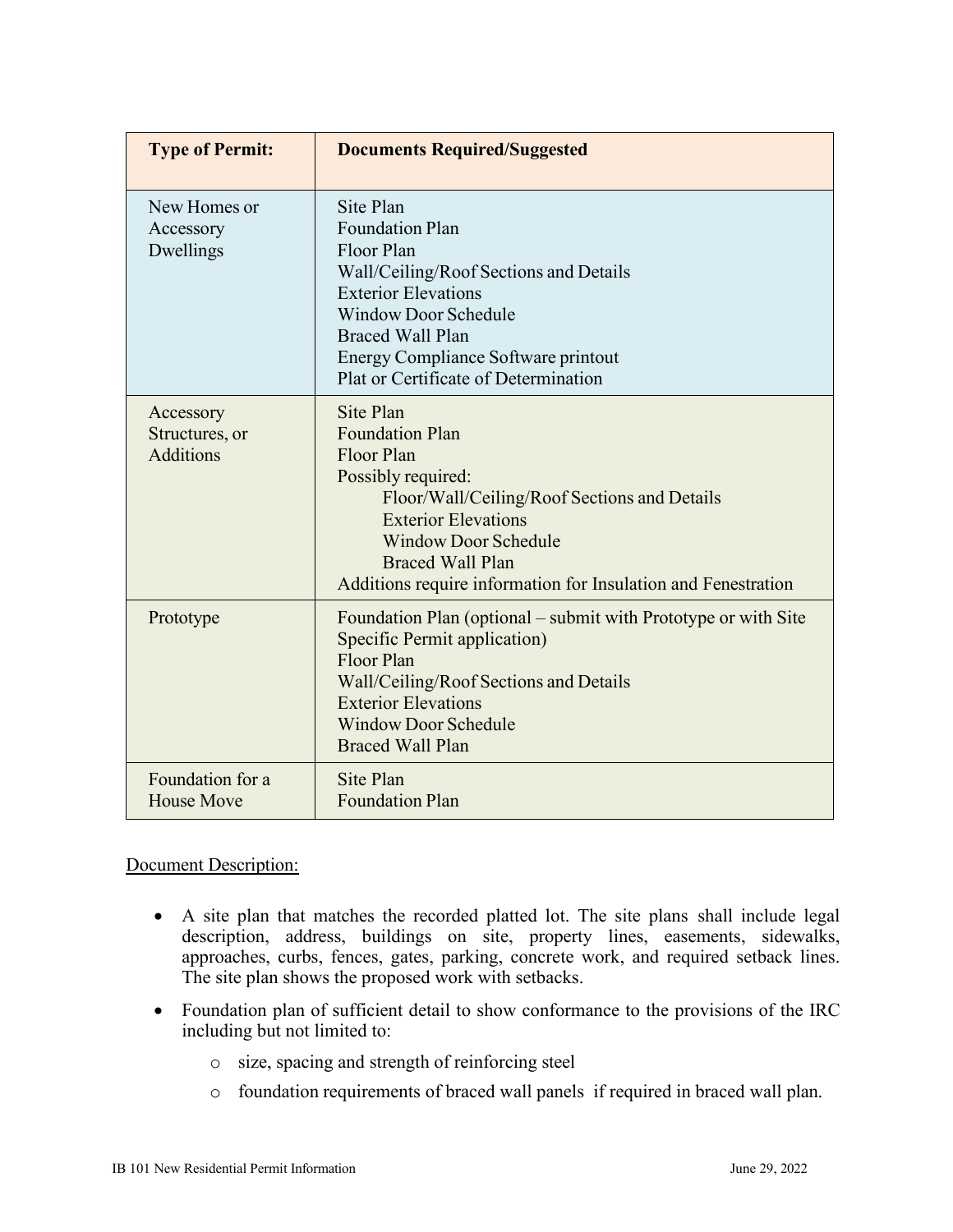The foundation design must be by a Texas Licensed Architect, Engineer, or submit a geotechnical report with a foundation design (Note: all post tension foundation designs must be prepared by a Texas registered professional engineer).

- Floor  $Plan(s)$
- Wall and floor/ceiling/roof sections and details. These shall include framing plans and/or framing design information as follows:
	- o General lumber size, grade, species and spacing of all wood elements.
	- o Wood framed floors spans and any intermediate girders. See IRCR502.
	- $\circ$  Wood framed walls wall type (2x4's @ 16 in. o.c. as example), wall height, headers. See IRC See R602.3.
	- o Wood framed roofs Roof framing plan to include rafters and girders as a minimum. See IRC R802.2, R802.4 and R802.5.
- Exterior elevations (all sides)
- Window and door schedule or details
- Brace wall plan showing compliance with IRC R602.10. The plan shall clearly indicate the braced wall lines and the braced wall method used for compliance to expedite review.
- Show the thermal envelope on the plans indicate presence of the continuous air barrier.

For Additions, provide information about the proposed wall and ceiling insulation and proposed Fenestration U-Factors and SHGC. Printouts of energy compliance software such as a REScheck are not required to be submitted.

## Optional Information (if applicable)

- If you have had previous plan review for a Prototype plan approved (a plan for only the building itself), provide the application number of the Prototype when submitting an application for a site-specific building permit for a specific address.
- Provide forms in IB 101 if the residential structure is designed by an architect or an engineer licensed in Texas, and they are taking responsibility of the design – See [IB](http://docsonline.sanantonio.gov/FileUploads/dsd/IB100.pdf)  [100](http://docsonline.sanantonio.gov/FileUploads/dsd/IB100.pdf)

## **Other Information**

[IB 187](http://docsonline.sanantonio.gov/FileUploads/dsd/IB187.pdf) Residential Fire Flow Requirements and Procedures

**[IB 218](http://docsonline.sanantonio.gov/FileUploads/dsd/IB218.pdf)** Multipurpose Residential Fire Protection Sprinkler Systems Instructions for Calculating Residential Permit Fees

[IB 225](http://docsonline.sanantonio.gov/FileUploads/dsd/IB225.pdf) Multiple Dwelling Units on One or More Lots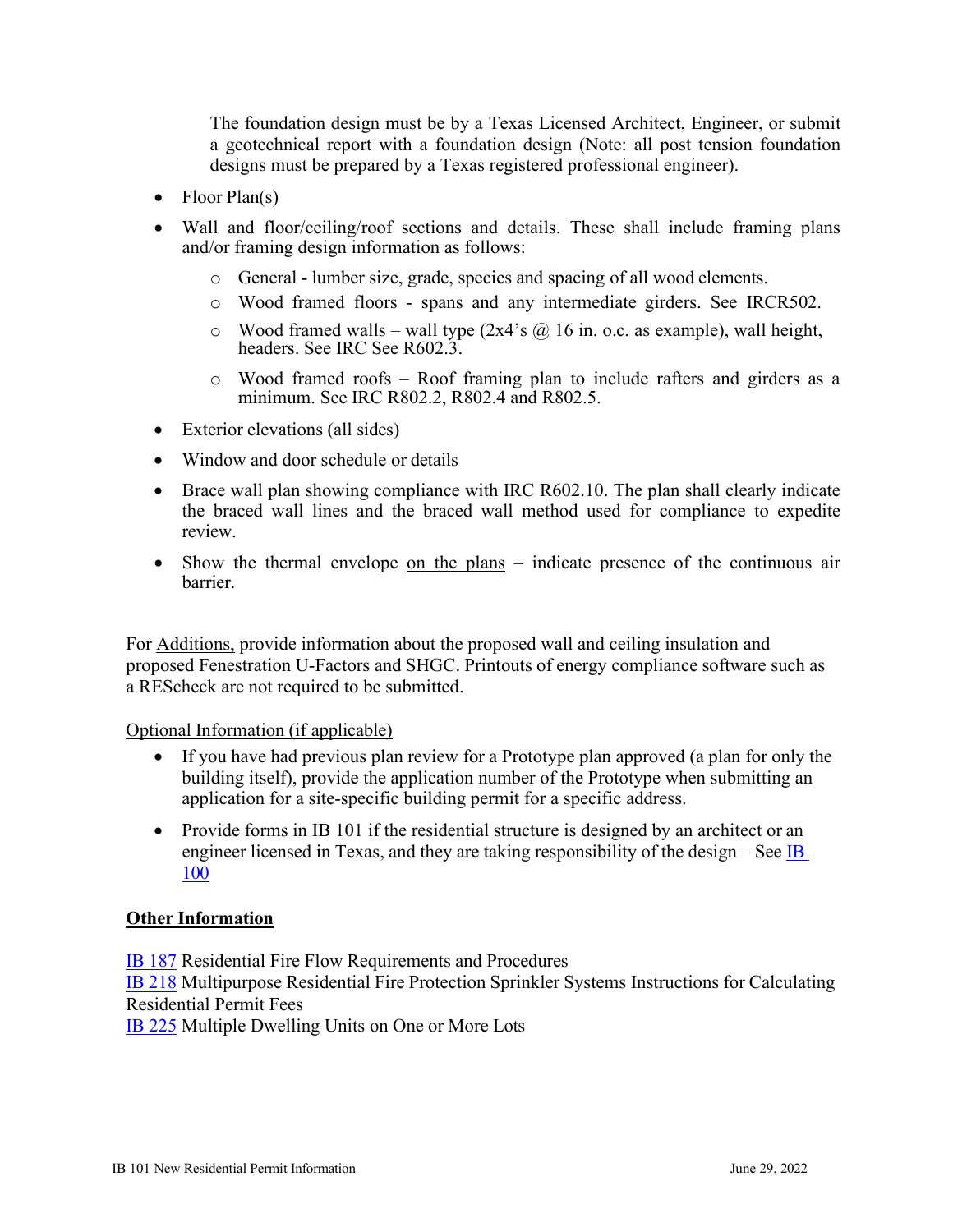#### **Plan Review Process**

- Customer: On-Line submittal of the application
- Customer: Upload electronic files, construction plans and forms
- City: Completeness Review to review application and documents
- City: Invoice e-mails
- Customer: Payment of Plan Review Fees
- City: Technical Reviews (typically Building and Tree only)
- Customer: Using the Plan Room to resubmit revisions
- City: At the last Approved Review, the Permit Record is created

#### **Inspection Process**

- City: Permit Fees/Inspections created, and Invoices e-mailed
- Customer: Payment of Building Permit Fees
- Approved plans become available to download online (printed for inspections)
- Customer: LP trade contractors added on the Permit (Combination Permits only)
- Customer: Inspections scheduled and completed
- Customer: Post Permit Documents / Letters uploaded to the Permit record
- City: Release to CPS (for new homes)
- City Certificate of Occupancy e-mailed

#### **Combination Permits**

**Electrical, Mechanical, Plumbing, Flatwork (sidewalk driveway approach)**. These inspections are scheduled by licensed trade contractors and paid for with the building permit. Active registered MEP contractors must be added to the permits as Licensed Professionals (LP) once issued, for each trade contractor to schedule their own inspections. Adding the LP to the permit is done using the Amendment record available in the BuildSA portal. There are NO separate MEP trade permits issued.

## **Non - Combination Permits**

**Electrical, Mechanical, Plumbing, Flatwork (sidewalk driveway approach)**. These are separate trade permits pulled by licensed trade contractors. The fees and inspections are scheduled by licensed trade contractors on their own permits. These permits must be closed out prior to closing the building permit.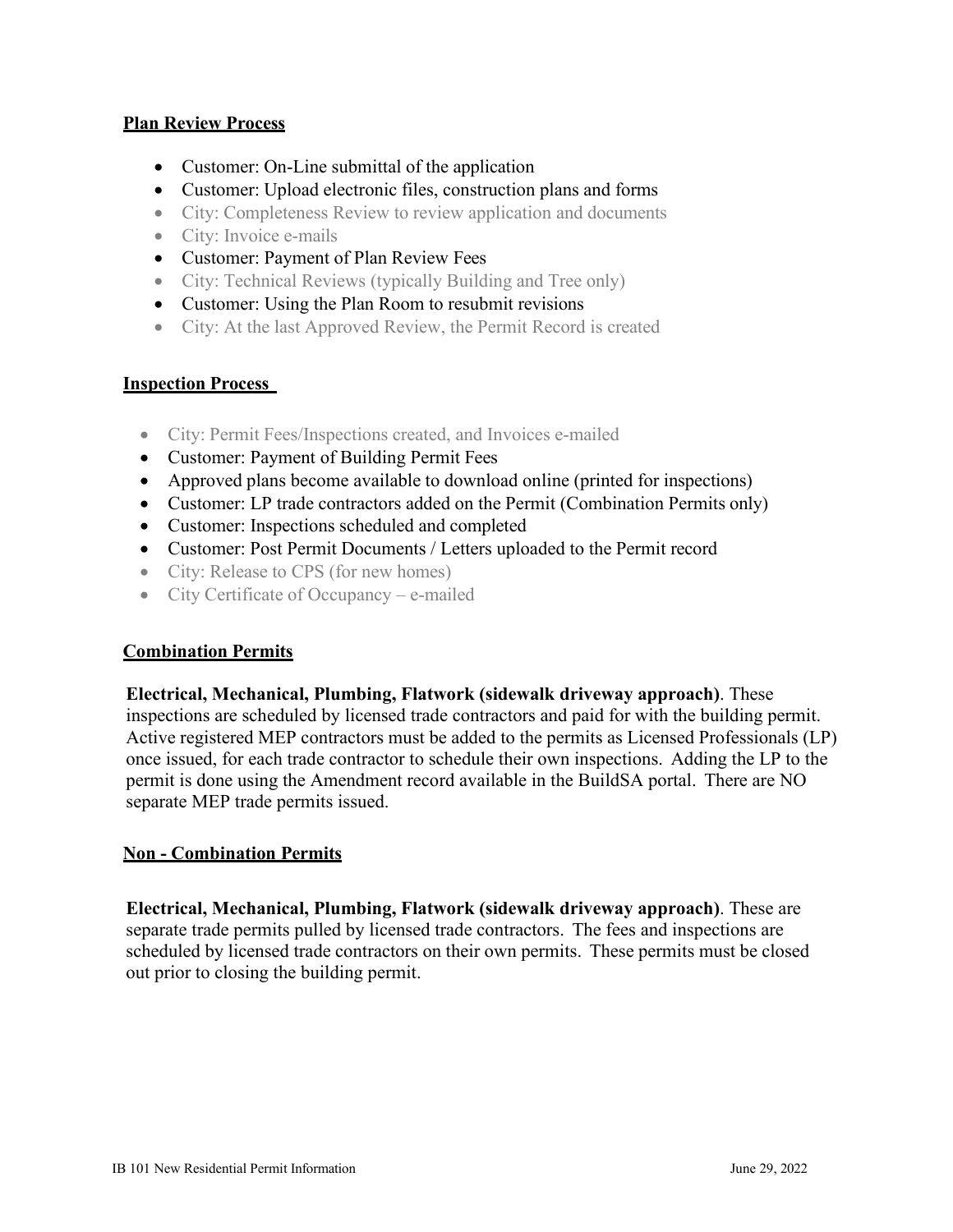## **Construction Forms and Letters to turn in prior to Occupancy**

Several Inspections will need to be cleared prior to obtaining the Certificate of Occupancy. The exact inspections to clear will depend on the compliance path chosen. These forms and options are located within [IB 167.](http://docsonline.sanantonio.gov/FileUploads/dsd/IB167.pdf)

- Building Thermal Envelope Air Leakage Test (Approved 3<sup>rd</sup> Party Residential Energy Compliance Letter)
- HVAC Duct Leakage Test (Approved  $3<sup>rd</sup>$  Party Residential Energy Compliance Letter)
- Foundation Letter from architect or engineer licensed in the State of Texas
- Energy Compliance Letters (in IB 167)
	- o Insulation/Air Barrier
	- o Fenestration
	- o Mechanical Systems
	- o Plumbing Systems
- ERI or HERS or Simulated Performance Path Report As Built (if applicable)

For Additions, only the Foundation Letter, the Insulation and Fenestration Energy Compliance Letters are applicable. No other Energy Compliance Letters are required.

If you have any questions on this process, please contact the Plan Review Staff at [DSDPlansManagement@sanantonio.gov.](mailto:DSDPlansManagement@sanantonio.gov)

#### **Summary:**

This Information Bulletin is for informational purposes only.

| <b>Prepared by:</b> | Richard Chamberlin, PE, Development Services Engineer |
|---------------------|-------------------------------------------------------|
| <b>Reviewed by:</b> | Plan Review Division                                  |
| Authorized by:      | Crystal Gonzales, PE, CBO Assistant Director          |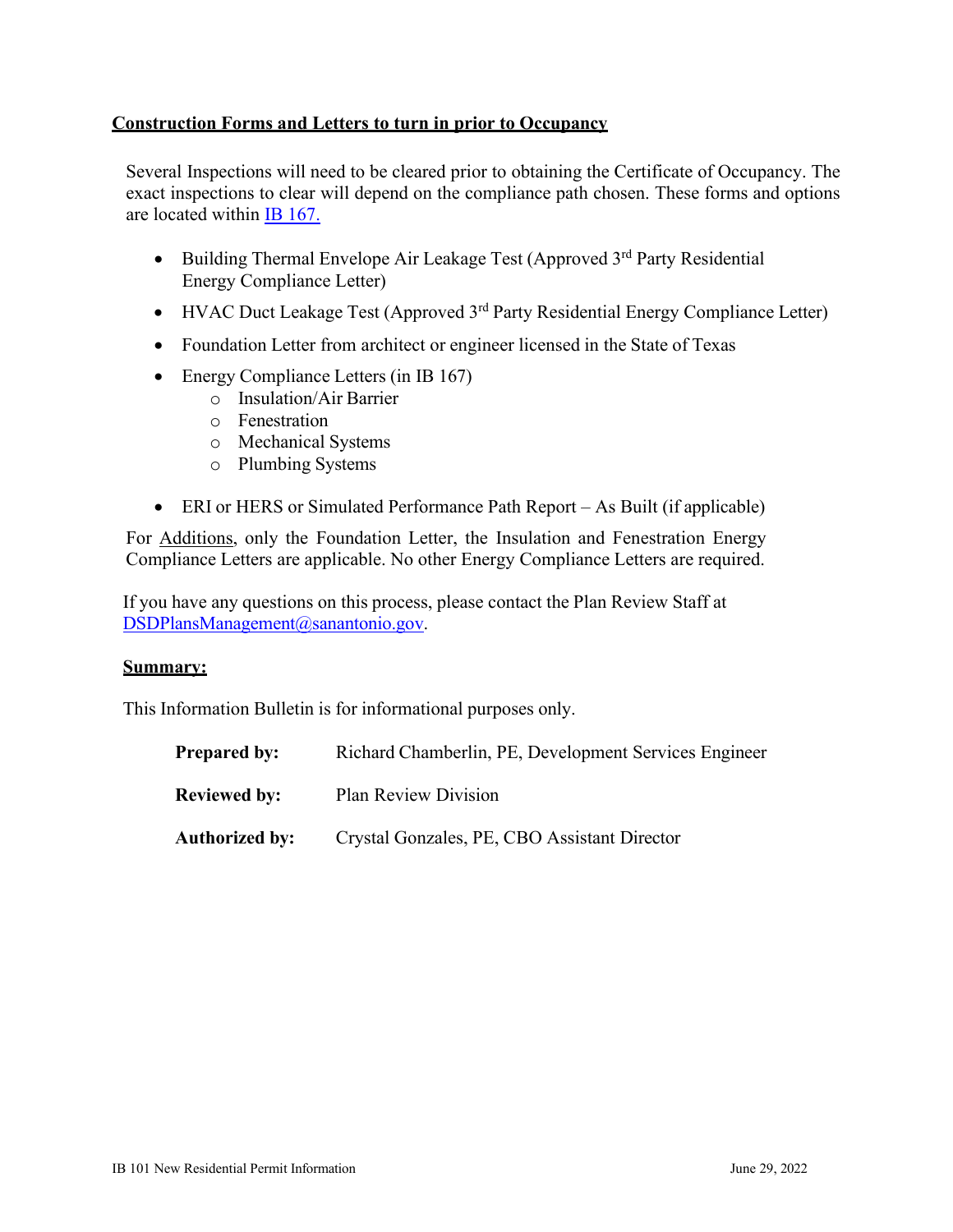



## HOMEOWNERS EXEMPTION FROM BUILDERS' REGISTRATION FOR SINGLE FAMILY RESIDENCE

# **AFFIDAVIT OF FACT**

State of Texas

} County of Bexar }

Before me, the undersigned authority, on this day personally appeared

and who, after being duly sworn, did depose and say:

I, hereby state that the detached single-family dwelling or accessory building that (Property owner)

I am constructing at

(Address)

is my property and I will own, occupy, or rent the detached single-family dwelling or accessory building for a period of twelve (12) months after completion of the building permit and final inspection.

**Signature** 

Address

Sworn to and subscribed before me this day of , 20 .

Notary public in and for the State of Texas

My commission expires: